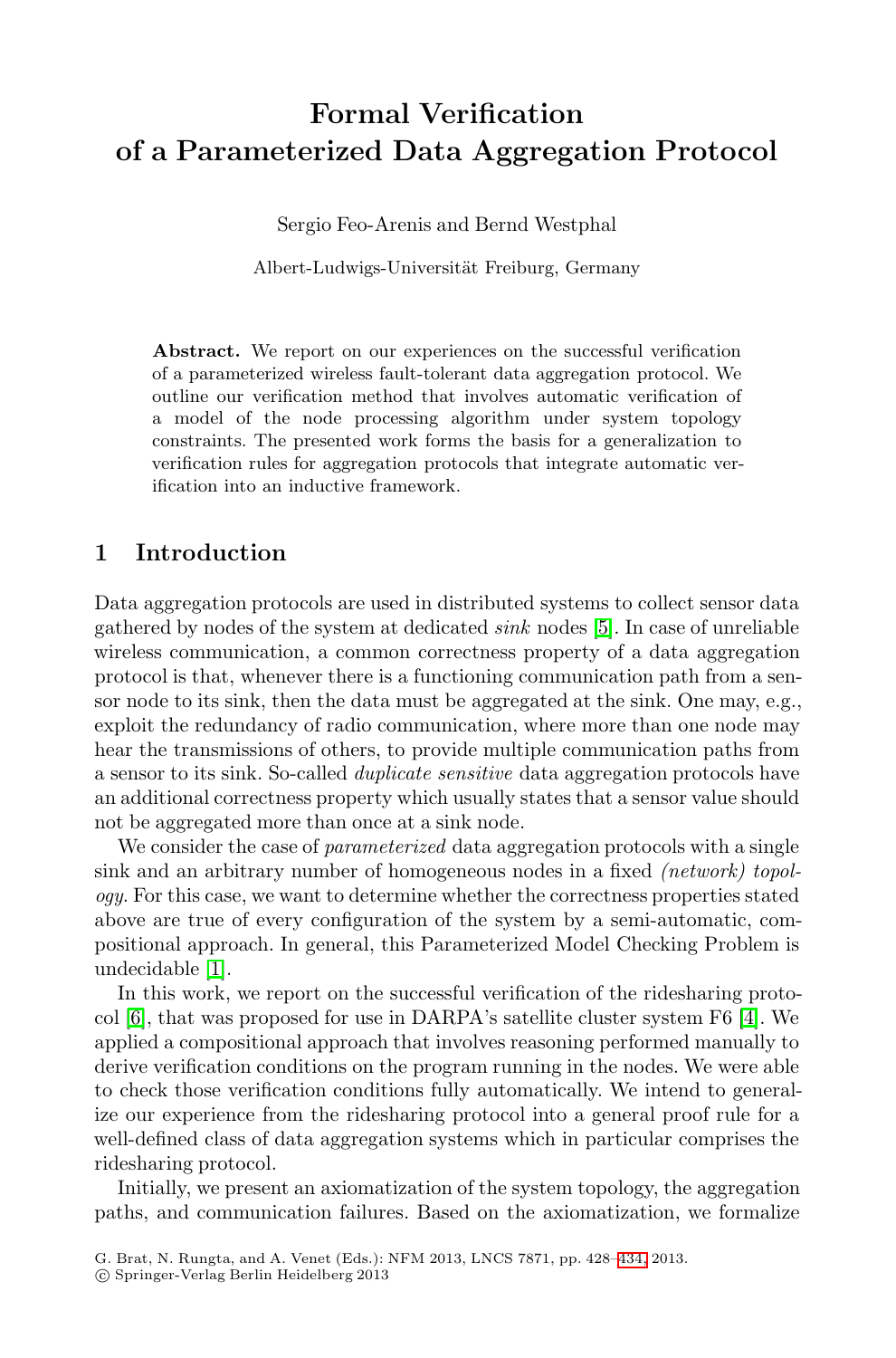<span id="page-1-2"></span><span id="page-1-1"></span><span id="page-1-0"></span>

**Fig. 1.** Ridesharing Protocol

the correctness property of the protocol. We outline a compositional method to prove [cor](#page-6-4)rectness that integrates the automatic verification of the program running in the nodes. We report on the automatic verification of a Boogie [2] model that integrates the axiomatization and the program, and on how we validated our axiomatizatio[n usin](#page-1-0)g an interactive theorem prover.

# **2 The Ridesharing Topology**

The ridesharing protocol [6] was proposed for use in DARPA's satellite cluster system F6 [4] whe[re sat](#page-1-1)ellites communicate over unreliable radio links. It is supposed to aggregate data from nodes that are logically organized in a tree structure by a *main parent* relation (cf. Figure 1(a)). Each node has a unique main parent and, in order to provide redundancy, a set of *backup parents* on the same depth level (called *track*) as the main parent. Nodes on the same track may have a *side links* as target of requests for correction if a message from a child was lost. Communication within one track is assumed to be reliable. Data is aggregated cyclically using *schedule* to avoid message collisions. Time is split into *frames* which is further partitioned into slots (cf. Figure  $1(b)$ ). Each node is assigned exactly one slot to send data.<sup>1</sup> Furthermore, nodes can be assumed to be *memoryless* wrt. frames, that is, they are initialized at the beginning of each frame. Therefore it is w.l.o.g. sufficient to consider a single frame in the correctness proof.

**Ridesharing Network.** Formally, a *ridesharing network* is a labeled graph  $(N, E, V)$  comprising a finite set of nodes N including the designated node  $n_0$ , called the *sink*, and a set of edges  $E \subseteq N \times N$  which is the union of the three pairwise relations  $E_m$ ,  $E_b$ , and  $E_s$  that represent the main and backup parents, and [th](#page-6-4)e side links, respectively. In a network, the main parent relation induces a tree with the sink as root, i.e.  $(N, E_m)$  is a tree, and the side link relation  $E_s$  is acyclic. The labeling function  $V : N \to \mathcal{D}$  assigns each node the sensor reading in the considered frame, i.e. a value from the domain of the possible sensor values D. Additionally, there is an *aggregation function*  $(\cdot \oplus \cdot)$  such that  $(\mathcal{D}, \oplus)$  form a *monoid*. When no sensor data is available, the neutral element of  $\oplus$  is assumed.

<sup>1</sup> For simplicity, we assume that the side link relation is acyclic. In general, the ridesharing protocol [6] admits that nodes are assigned multiple slots under certain side conditions.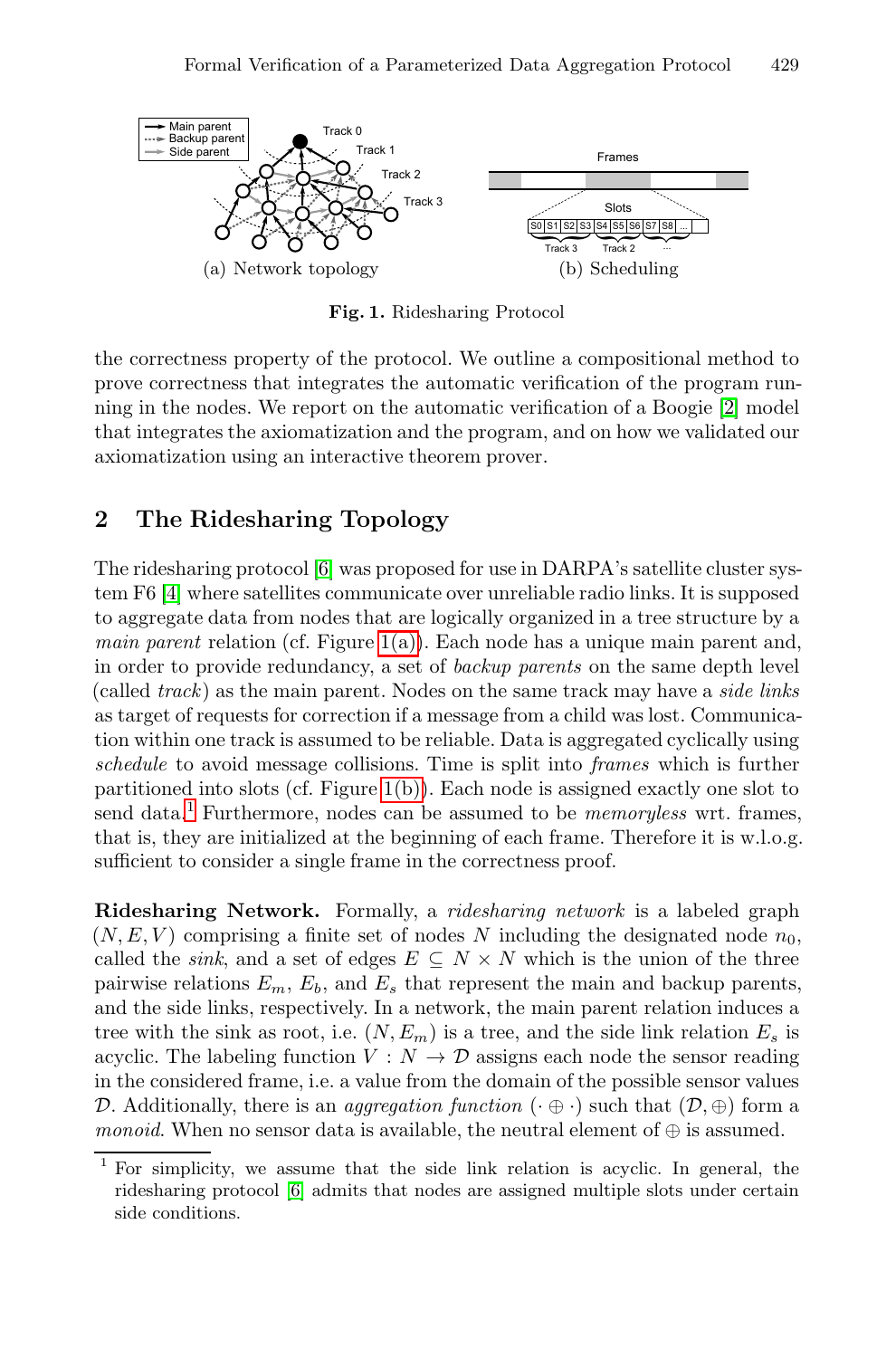Node n' is called *main parent* (*backup parent*, *side link*) of n, denoted by  $\longrightarrow_{E_m}$  $(\longrightarrow_{E_b}, \longrightarrow_{E_s})$  if and only if  $(n, n') \in E_m$  ( $E_b, E_s$ ). We use  $E_p = E_m \cup E_b$  to denote the *parent* relation and say that nodes n and  $n'$  are *directly connected*, denoted by  $n \longrightarrow_{E_p} n'$ , if and only if  $n'$  is either main or backup parent of n. We use, e.g.,  $\longrightarrow_{E_p}^*$  to denote the reflexive, transitive closure of  $\longrightarrow_{E_p}$ . The *track* of a node n, denoted by  $track(n)$ , is 0 if n is the sink, and  $track(n') + 1$  if there exists a parent node n' of n. We denote the set of all nodes at track k with  $N_k$ . Side parents of a node have to be of the same track as the node itself.

**Unreliable Communication and Schedule.** We model unreliable communication between parents and children by the *communication function*  $f: E \to \mathbb{B}$ . For an edge  $e = (n, n') \in E$ , we assume  $f(e) = 1$  if and only if the communication was successful between nodes n and n'. We use  $n \implies n'$  to denote that there was successful communication between connected nodes, i.e. that  $n \longrightarrow_{E_p} n'$  and  $f(n, n') = 1$ . Its reflexive transitive closure  $n \mapsto n'$  denotes that there is a working path between nodes n and n'. Note that working paths are in general not unique.

For the schedule we assume that the slots are assigned guaranteeing that for all nodes n, the input nodes according to the topology relations are scheduled before n.

**Aggregation Paths.** Two further concepts are useful to clarify the conditions that define a successful aggregation and under which correctness must be satisfied.

First, a sequence of successful transmissions  $n_0 \mapsto n_1 \mapsto \ldots \mapsto n_k$  is called *aggregation path from*  $n_0$  to  $n_k$  if and only if  $n_{i+1}$  is the first parent of  $n_i$  that successfully receives from  $n_i$ , i.e., if

$$
\forall 0 \leq i < k \,\forall n \in N_{i+1} \bullet (n_i \Longleftrightarrow n \land n \longrightarrow_{E_s}^* n_{i+1}) \implies n = n_{i+1}
$$

We say  $n_0$  *has an aggregation path to*  $n_k$ , denoted by  $n_0 \leadsto n_k$ , if there exists an aggregation path from  $n_0$  to  $n_k$  or if  $n_0 = n_k$ . Note that aggregation paths are unique in a ridesharing network for a given communication function.

Second, we introduce the term *responsible node*. A parent n' is *responsible* for aggregating the data of node  $n$  (and its children) if all preceding parents (by the side link relation) of n did not receive the transmission from  $n$ .

**Correctness.** Formally, a ridesharing protocol  $P$  can be described as a function that maps a ridesharing network with nodes  $N$  and edges  $E$  and a communication function  $f$  to a set of the nodes for which values were aggregated. I.e.,  $\mathcal{P}: (E \to \mathbb{B}) \to \mathbb{B}^N$ . A ridesharing protocol is correct if and only if "If there is a working aggregation path between a node  $n$  and the sink then  $n$ 's data is aggregated exactly once by the sink." I.e.

$$
\mathcal{P} \text{ is correct} : \Longleftrightarrow \forall n \in N \bullet n \leadsto n_0 \implies \mathcal{P}(f)[n] = 1 \qquad (correctness)
$$

where  $n_0$  is the sink node.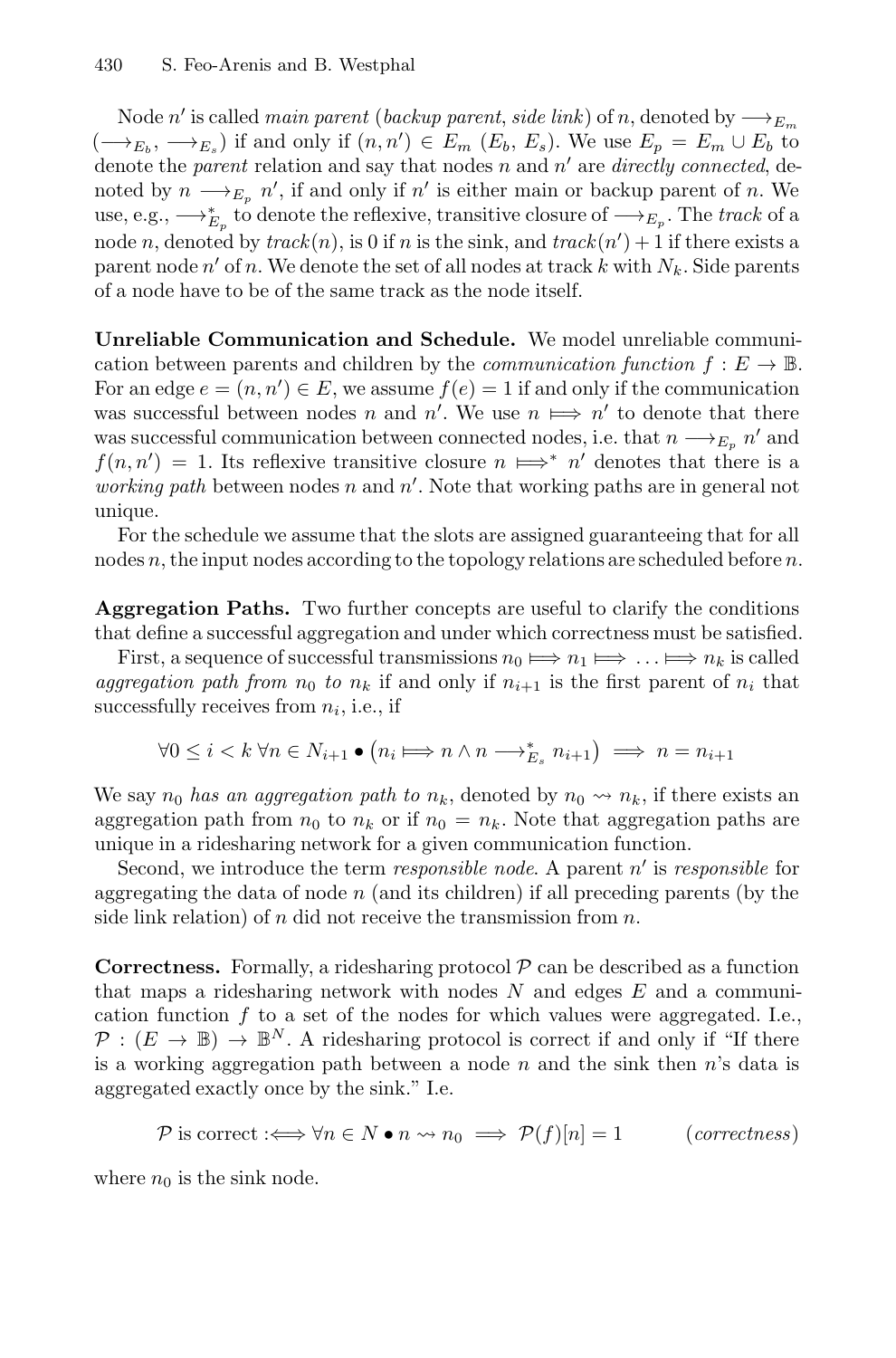<span id="page-3-1"></span><span id="page-3-0"></span>**Algorithm 1.** Aggregation algorithm run by network nodes. **input** :*id*, *PC* , *BC* , *SP*, v, *rcv*  $A := 0; P := \overline{0}; E := \overline{0};$ **if**  $v \neq NULL$  **then** {  $A := A \oplus v$ ;  $P[id] := 1$  }; // Aggregate local sensor reading  $E := rev[SP];$  $c \in \boldsymbol{P}C \cup BC$ do **if**  $rcv[c] \neq undefind$  **then if**  $c \in PC \vee (c \in BC \wedge E[c] = 1)$  **then** // Aggregate received values ( $\overrightarrow{A}$   $\overrightarrow{c}$   $\in$   $PC \vee$   $(c \in BC \wedge E[c] = 1)$  then <br>  $(A_c, P_c) := rev[c];$   $A := A \oplus A_c;$   $P := P | P_c; E[c] := 0;$ <br>  $(A_c, P_c) := cv[c];$   $A := A \oplus A_c;$   $P := P | P_c; E[c] := 0;$ **end else if**  $c \in PC$  **then** // Request error correction // Request error correction  $E[c] := 1;$ **end end**  $return (A, P, E);$ 

# **3 A Ridesharing Protocol Algorithm**

We seek an algorithm which, given a topology, realizes a correct protocol if executed on every node according to the schedule.We recall the aggregation algorithm as proposed in [6] (cf. Algorithm 1).

We assume that each node in the given topology has a unique identity. In order to abstract from communication and data gathering functionality, we assume that the algorithm is executed once per frame on each node. Input *id* gives the identity of the node and *PC* (*BC* , *SP*) the finite set of *primary children* (*backup children*, *side parents*) of the node, i.e. the inverse of  $E_m$  ( $E_b$ ,  $E_s$ ). Input v gives the current sensor reading and *rcv* the messages received by *id* in the current frame. The algorithm computes the message to be sent by *id*, given v and *rcv*.

The set of network messages M consists of triples  $(A, P, E)$  with the accumulated sensor value A and two control boolean vectors of length |N|. The *participation vector* P indicates for each node whether its value is included in A, the *error vector* E indicates at each position, whether correction is required for the node at that position.

Aggregation starts by initializing A with the neutral element of the aggregation function and P and E with all zeroes. If node *id* has sensor data, it is aggregated to A and [P](#page-3-0) updated accordingly. We use *rcv* [*SP*] to denote the bit-wise disjunction of the error vectors received from *id*'s side parents. Then, E comprises all requests for corrections. In the loop, the received messages from *id*'s children are processed as follows: if *id* received the message from c and if c is a primary child or a backup child with a pending request for correction in  $E$  then  $c$ 's data is aggregated, i.e.  $A$ is updated and the  $P$  vector becomes the disjunction of the incoming  $P$  vectors. If  $id$  did not receive the message from primary child  $c$ , it flags a request for correction leaving A and P unchanged.

Executing Algorithm 1 once for each node in a network according to the schedule yields a history. A *history* h is a sequence of transmissions  $\tau_1, \tau_2, \ldots, \tau_{|N|}$  where  $\tau_i = (A_i, E_i, P_i)$  is the message transmitted by the node scheduled at slot j. Given the communication function  $f$ , that indicates which node received which transmission, there is the following relation between history  $h$  and the partial functions  $rcv_n[\cdot]: N \to M$ : For each two connected nodes  $n \longrightarrow_{E_p} n'$ ,  $rcv_n[n'] = \tau_i$  if  $n'$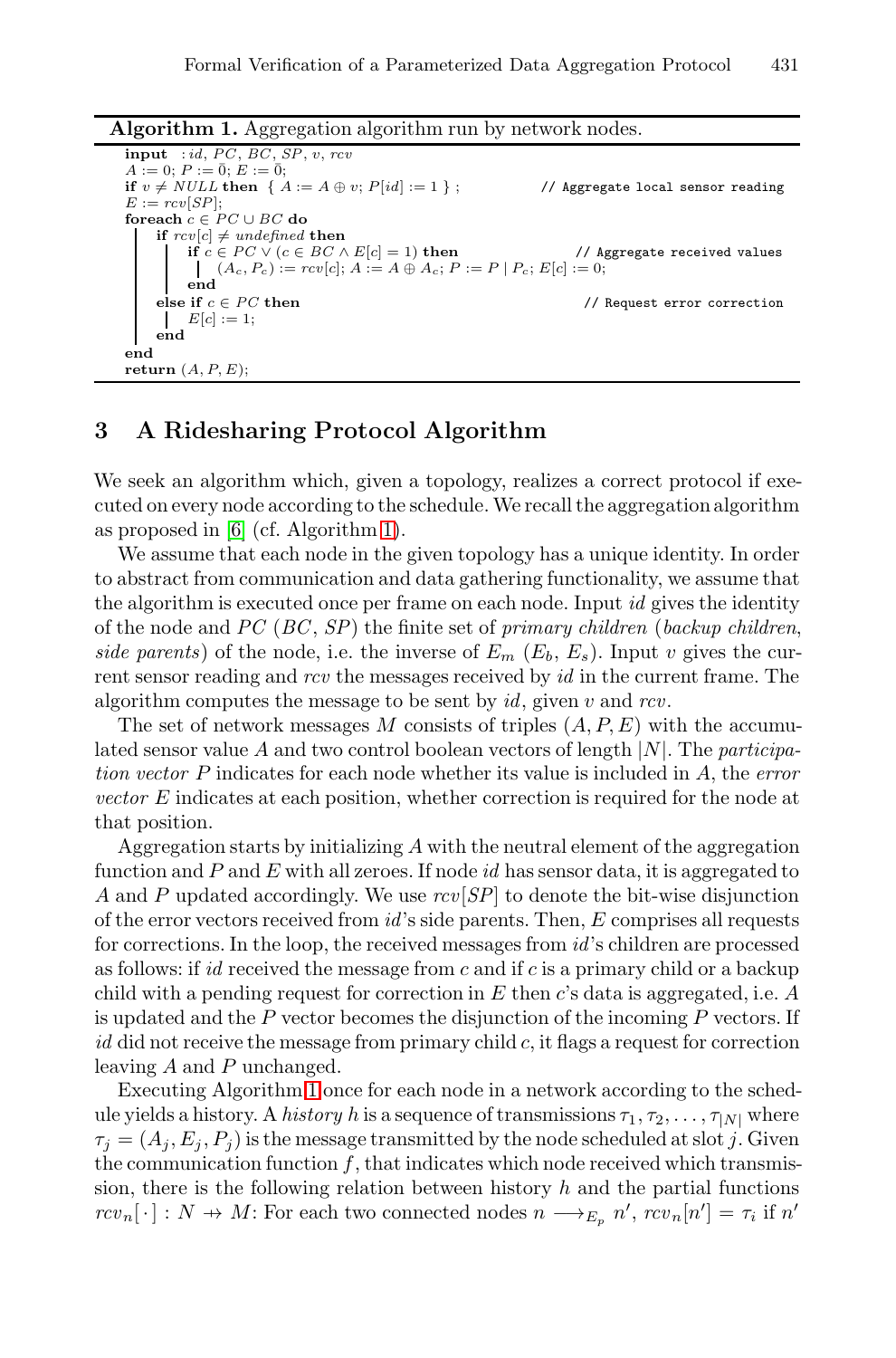is scheduled at slot *i* and  $f(n, n')$ .  $rcv_n[n']$  is undefined otherwise. That is,  $rcv_{ia}$ is passed as parameter *[rcv](#page-1-2)* to [th](#page-3-1)e execution of Algorithm 1 on node *id*. The execution of Algorithm 1 once for each node in a network is a ridesharing protocol  $\mathcal P$ as it maps a communication function  $f$  to the transmission of the sink, which is scheduled last, i.e.,  $\mathcal{P}(f) := P_{|N|}$ .

#### **4 Compositional V[eri](#page-1-2)fication**

In the formalizations presented in Sections 2 and 3, we have a formal model of all finite instances of Ridesharing, of which there are unboundedly many. We can model ridesharing networks for all numbers  $n$  of nodes (inducing length  $n$  for the vectors P and E) and all tree topologies (including all sizes up to n of *PC* and *BC* ), each with  $2^{|E_p|}$  failure scenarios. In general, correctness is, for this setting, undecidable.

Nonetheless, we have successfully verified the correctness of Algorithm 1 with respect to the correctness property of Section 2. Our approach focuses the verification efforts on any single node, due to the observation that the aggregation algorithm works symmetrically with respect to the *id* parameter. In principle, we verify whether, when a node in any given track receives *consistent* data from the subjacent track and its side parent, the track to which the node belongs also transmits *consistent* data.

<span id="page-4-0"></span>In general, having correct data for an arbitrary node at its scheduled slot is a property of the complete earlier history, which again has an unbounded length. However, in this case, we can observe that for every node, only the exact structure of the network at the track immediately below and the own track is relevant. This observation allows us to produce an abstraction that partitions the history – and thus the input data for the node – in a finite manner according to whether the received data contains information for nodes on tracks below, on the same track, or on tracks above the node in question. We thus observed, that it is sufficient to assume that the nodes on a track aggregate data exclusively from the tracks below them, that no data is aggregated in a duplicate manner, and that the side parents do not transmit spurious correction messages. Formally, the data transmitted by track  $N_k = \{n_1, \ldots, n_\ell\}$  in history h is the subsequence  $\tau_1, \tau_2, \ldots, \tau_\ell$ where  $\tau_i = (A_i, E_i, P_i)$  is the [tr](#page-4-0)ansmission of node  $n_i, 1 \leq i \leq \ell$ . We call the data of track N<sup>k</sup> *consistent* if and only if

$$
\forall n_i \neq n_j \in N_k \,\forall n \in N \bullet \left(\neg (P_i[n] \land P_j[n])\right) \land (P_i[n] \implies n = n_i \lor \text{track}(n) > k) \land (E_i[n] \implies \text{track}(n) = k + 1)\right) \tag{1}
$$

This property allows us to give a specification for the aggregation algorithm, in the form of pre- and postconditions. The precondition is that the data in the *rcv* buffers of a node is consistent, in the sense of (1) and with respect to a communication function  $f$ . The algorithm should guarantee the postcondition that, for every possible role of a node, the bits in each position of the output vectors are set correctly with respect to the input data. That is, that no spurious aggregation occurred for nodes on the same track or tracks above, and that correction signals were correctly processed and generated such that no duplicate aggregation will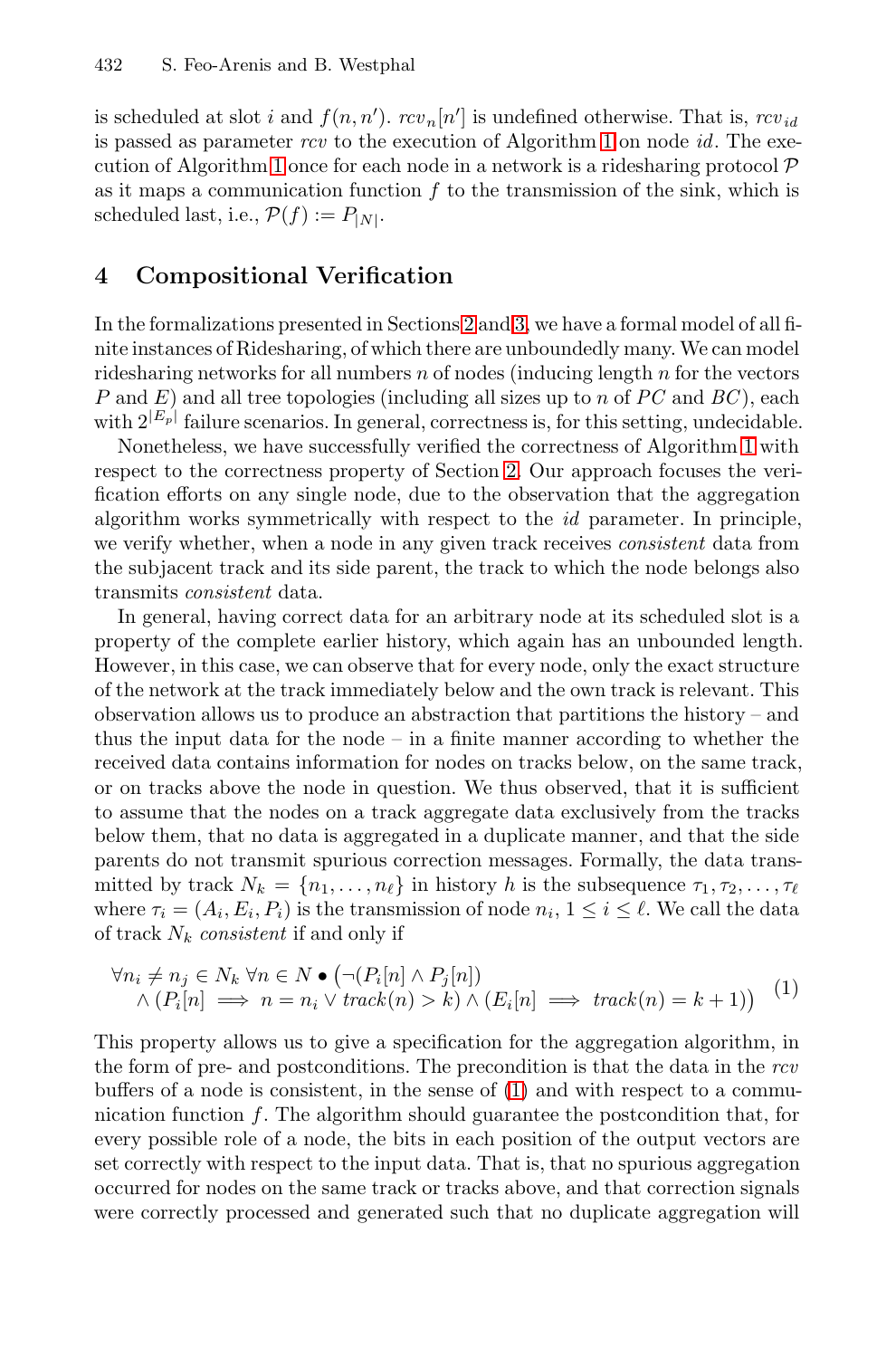occur. Satisfying that condition allows us to conclude that the data output by the tr[ack](#page-5-0) of the node being verified is consistent.

We utilized Boogie [2] to perform that verification task automatically. We used the axiomatization from Section 2 and added our pre- and postconditions. Due to the loop in Algorithm 1, an invariant was necessary. Framing conditions for the loop variables and the fact that consistency is preserved across iterations of the loop were sufficient.

We ensured the consistency of o[ur](#page-6-5) model by checking that the axioms that describe the topology and the enviro[nm](#page-6-6)ent are consistent. We utilized a combination of smoke testing<sup>2</sup> and debugging by examination of counterexamples using BVD [7]. Boogie required approximately 1 second and 13MB of RAM to verify a total of 35 partial verification conditions.

To increase our confidence on the successful Boogie verification results, we checked whether our axiomatization was consistent, i.e., whether our axioms imply non-empty topologies and thus whether the verification conditions are not trivially satisfied. For that purpose, we used HOL-Boogie [3] to translate the model together with its verification conditions into Isabelle [9] and reconstructed the proof. <sup>3</sup>. Only one manual lemma was necessary due to technicalities in the translation to Isabelle. The remaining proof was reconstructed automatically.

Having verified that tracks produce consistent output is sufficient to reason inductively and establish that for each topology of depth  $d$ , the messages of track 0 will be a correct aggregation of the nodes in the tracks below with respect to the communication function  $f$ . In our particular case, track 0 contains only the sink node.

Our induction proof is a double induction. Vertically, we consider ridesharing topologies of depth d and horizontally the width of tracks. The base case  $d = 0$  is a track consisting of only leaf nodes. In the induction step, we inductively prove that for a depth  $d + 1$  the chains of side links inside the track, starting at the leftmost node, preserve our consistency property where we can assume consistent data from track d.

# <span id="page-5-0"></span>**[5](#page-6-7) Conclusions and Future Work**

Applications of sensor networks for critical tasks commonly require robust data aggregation protocols. They represent an interesting instance of parameterized systems.

We presented the successful verification of the ridesharing protocol, a wireless a[ggregation protocol that employs redundant aggregation p](http://www.informatik.uni-freiburg.de/~arenis/nfm13/)aths. The verification puts a "spotlight" [8] on a single node in a single track, while giving a finite abstraction of the data coming from the subjacent track. This allowed us to derive proof obligations on the aggregation algorithm which we discharged using automatic software model checking. We checked our axiomatization using interactive theorem proving. Overall we obtain a compositional approach which decouples

 $\frac{2}{1}$  In Boogie, adding assert(false) to each basic block to check for its reachability.

<sup>3</sup> Code available at: http://www.informatik.uni-freiburg.de/~arenis/nfm13/